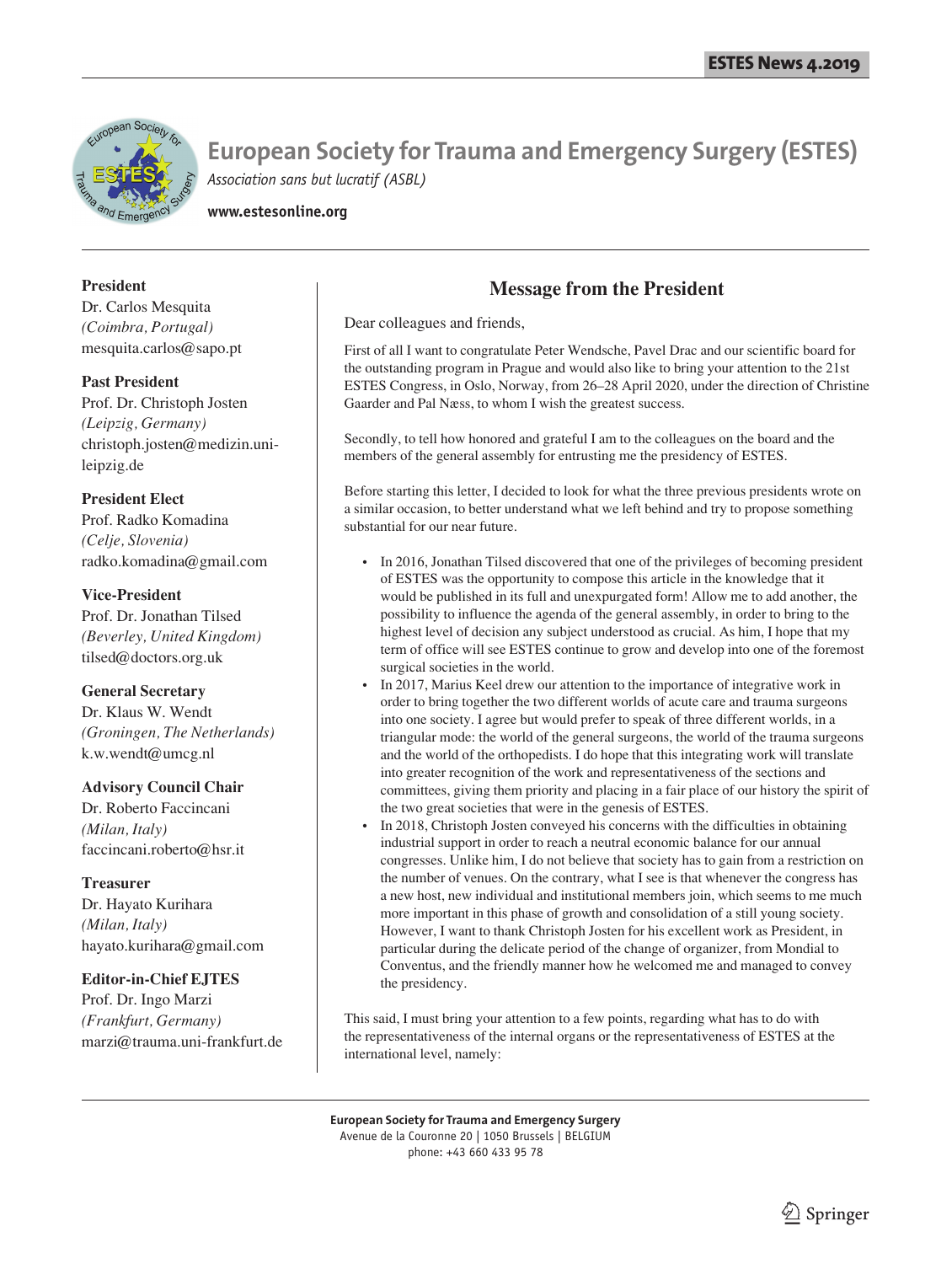

**www.estesonline.org**

- To accept all former members of the Executive Board into the Advisory Council, even without the right to vote;
- To include in the statutes, as primary objectives of ESTES, to promote trauma and emergency surgery in general and to disseminate interest, knowledge, and quality in these fields not only throughout Europe but also in neighboring countries with which there are important affinities, including those on the other side of the Mediterranean basin;
- To demonstrate greater openness to colleagues and entities from countries that are not represented, especially those on the other continents with whom each represented country maintains relevant historical relations;
- To demonstrate greater openness to colleagues from other specialties and their societies, especially anesthesiologists, intensivists and pediatricians, and, in another level, peri-operative nurses, our partners in everything that has to do with emergency surgery, similarly to what is happening in the context of other international societies;
- To establish a minimum amount of quota to pay by every institutional member (society or entity), without prejudice to the proportionality established by the statutes in relation to the number of votes according to the number of members; and, in the case of the societies, to consider an individual complementary component, of the responsibility of each associate, accompanied by the information regarding the personal data relevant for this purpose;
- Last but not the least, to assign a greater role to the sections and committees, co-opting them (again) onto the Executive Board, even without the right to vote (as it is the case with the Editor-in-Chief of the EJTES), to be able to better define the role of the committees in order to avoid overlap with other bodies.

In conclusion, my desire for the future is to have your recognition in terms of having fulfilled my mandate with commitment and dignity, in order to meet the statutory objectives of ESTES.

Carlos Mesquita ESTES President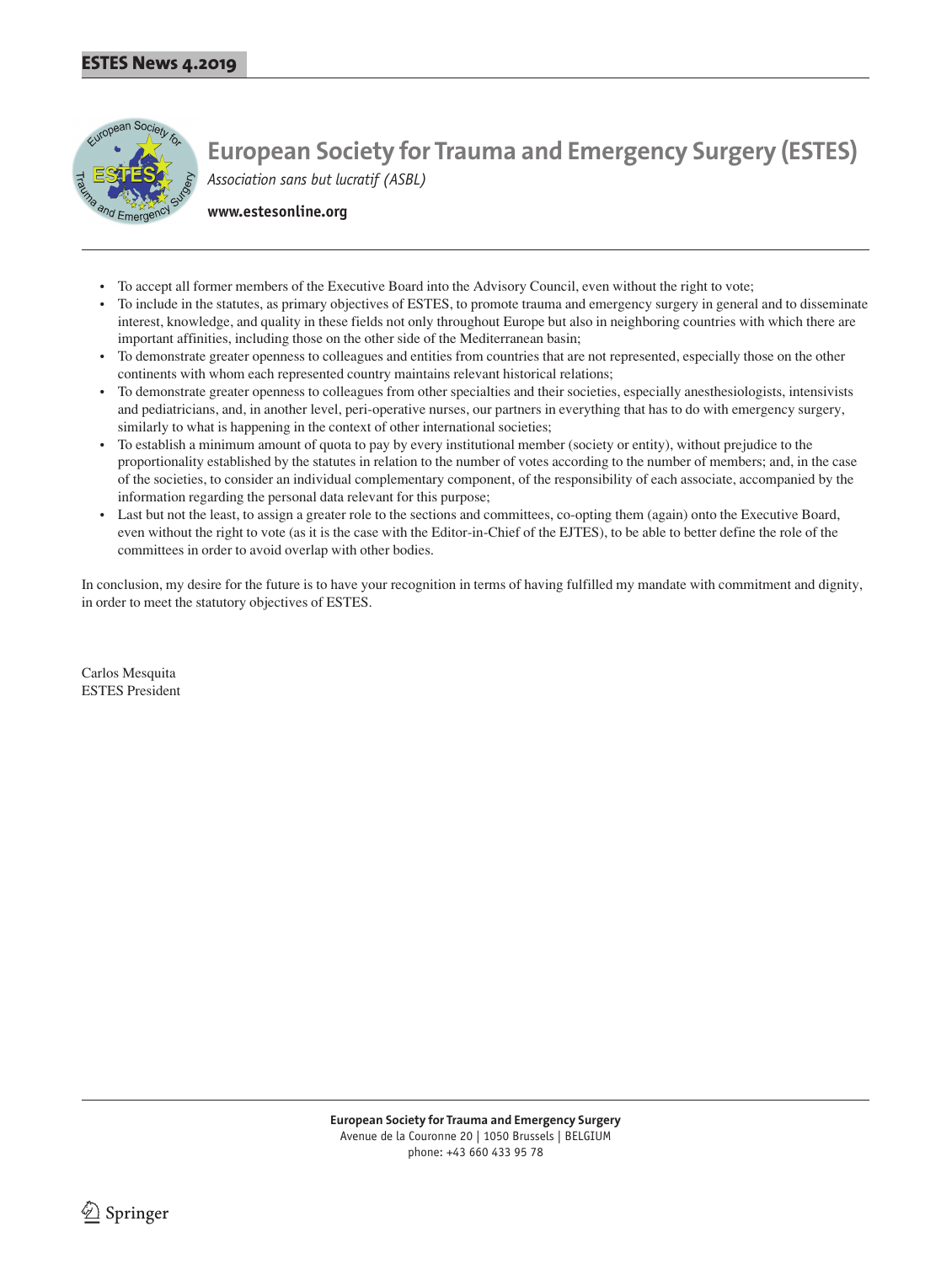

# **European Society for Trauma and Emergency Surgery (ESTES)**

*Association sans but lucratif (ASBL)*

**www.estesonline.org**

#### **Minutes – Disaster and Military Surgery Section Meeting**

Prague, Monday, May 6, 2019, 15:30–16:30

Clarion Congress Hotel Prague, room Nadir

Participants: 25

Chairman: Roberto Faccincani (RF)

Vice Chairman: Itamar Ashkenazi (IA)

Proposed agenda

- 1. Welcome approval of agenda
- 2. Section aims
- 3. Summary of last year:
	- a. Section membership
	- b. Survey
	- c. TDSC
	- d. Organization towards ECTES2019
- 4. D&MS and ESTES involvement in ECTES
- 5. Section Chairmanship
- 6. ECTES 2020
- 7. Other topics?

RF: opened the meeting discussing in brief what the chairmanship tried to achieve in the last two years since his nomination as chair and IA nomination as vice-chair.

IA: stressed the importance of having two people actively leading the section complementing each other not only technically by sharing duties but also by each one with his/her strengths supplementing the deficits of the other. IA presented the agenda and asked for any other business.

RF took notes.

- 1) **Agenda** was approved. No other business.
- 2) **Section's aims presented again**
	- …to be a platform for the study and education of disaster and military surgery…
	- military surgeons
	- humanitarian global surgeons
	- "mass casualty incidents" surgeons

As the Section was formed and run essentially by MCI surgeons (with the participation of other functions involved in MCI management), one of the objectives of the Chair in the last 2 years was to increase the participation of humanitarian and military surgeons/medics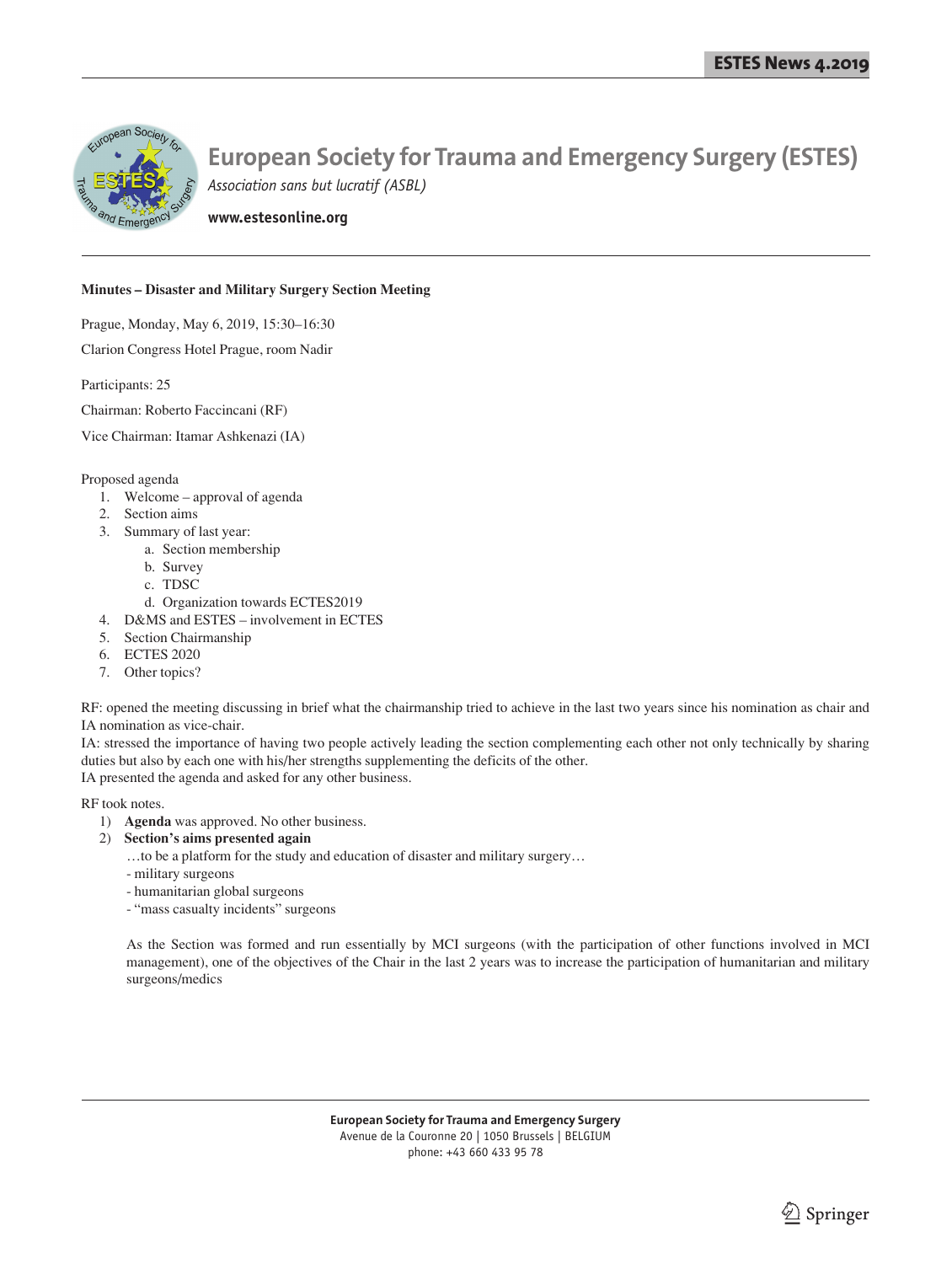

**www.estesonline.org**

3) Summary of the last year

**a) Section membership** Number of members slightly increased 2018: 214  $\rightarrow$  248 members

#### **b) Survey**

How many active members?

A survey was conducted last year among the Section's members. Main results:

- 87 (40.7%) of 214 listed section members responded
- 36.8% did not attend ECTES in the last three years. Of these, almost one third claimed that they plan to send an abstract to the upcoming congress in Prague.
- Of the responders who did attend one or more of the three last congresses, 69.1% had submitted at least one abstract. Almost a third submitted 3 or more abstracts. The overwhelming majority of the abstracts were sent to sections other than the D&MS section. Subgroup analysis of responders who claimed that they are only active in the D&MS section shows that even in this subgroup, most abstracts were sent on topics fitting other sections' topics.

**Actions**: we need to be more active inside the Section and the Society, sending abstracts to ECTES, preparing papers for EJTES, proposing initiatives of interest for the Section.

#### **c) TDSC**

Last year the Chair was requested by the Executive Board to facilitate possible endorsement by ESTES of a new MCI course: the Terror and Disaster Surgical Course (TDSC). Since MRMI was created within by ESTES members, many of whom are active in the section, it was important to explore the best way on how to endorse courses such as TDSC within ESTES. IA and RF together with Carlos Mesquita, ESTES President 2019–2020, drafted a position paper on the process. The position paper was reviewed and accepted by the Executive Board. It was pointed out that this position paper may serve a template in future cases where two or more similar courses wish to be endorsed by the society. Bilateral talks between Gerhard Achatz (GA) and section members active in MRMI took part in Valencia. GA as delegate of the TDSC presented the course in a session in Valencia and will do the same here in Prague. IA attended one of the TDSC courses in 2017 and reported both to the MRMI&D International Association and to the Executive Board. GA and Axel Franke from TDSC attended a MRMI Course in Stockholm last March. Carl Montan and Eric Voiglio are expected to attend a TDSC in November 2019 after which they will write a report.

#### **d) Organization towards ECTES 2019 in Prague**

There were communication problems with the Organizing Committee. It would be fair to say that there was no dialogue before some critical decisions were made by the organizers. This resulted in:

- Cancelation of 2 out of 6 sessions the section was asked to prepare in the kick-off meeting held in Valencia during ECTES 2018. The two sessions that were canceled were interactive clinical sessions.
- David Nott (DN) had offered to do a free, 1-day precongress course on Surgery in Austere Environment. This course was canceled, again, because we could not manage to organize the course due to failure in communication with the organizers.
- IA stressed that following discussions with the board, there is an understanding that the communication between the board, organizing committee and the section chairs should improve.

#### 4) **D&MS and ESTES - Involvement in ECTES Section: already examined**

#### 5) **Chairmanship**

IA says the Chair 2017–2019 came to the end of its term and it is necessary to vote for a new one.

RF described his nomination as EAC Chairman for the next three years. He was elected during the 06 May 2019 EAC meeting and this nomination needs to be confirmed by the General Assembly. Though serving in both the position of chairman of the section and chairman of the EAC is possible, RF thought this could represent some conflict of interest since the position of EAC chair demands his equal attention to all sections. For this reason, RF decided not to run for another term as section chair. RF says the Chair is proud because in the 2 years of chairmanship some results have been achieved:

Avenue de la Couronne 20 | 1050 Brussels | BELGIUM phone: +43 660 433 95 78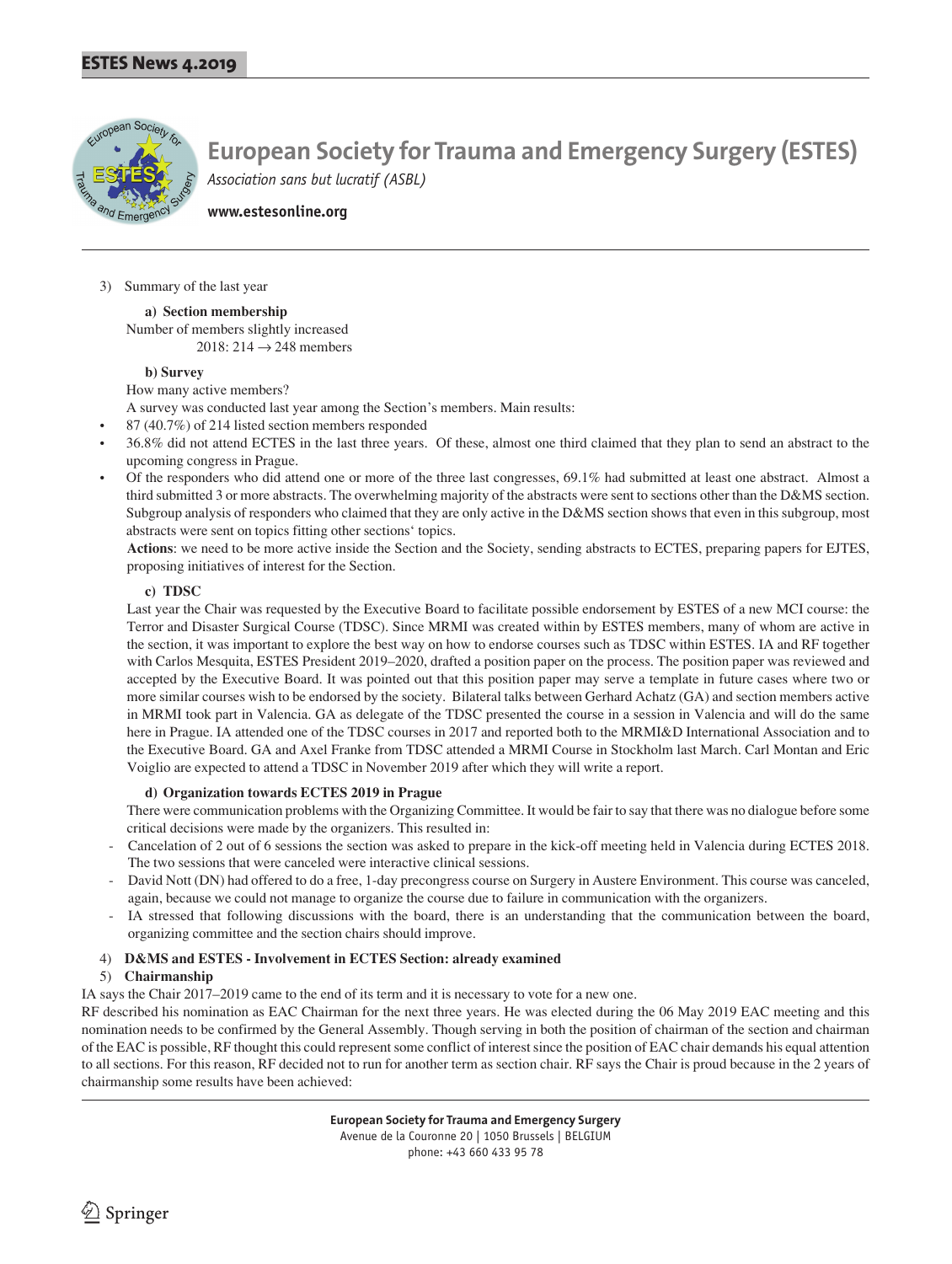

**www.estesonline.org**

- Section's Committee established though we do need to learn how to make it more active. In case you are interested in the current list of committee members, please contact the ESTES office.<sup>22</sup>
- Ioannis Gerogiannis (IG) is very active in both the educational committee and a new group set up as the Webpage and Social Media Groups. RF thanked IG for his active role and asked for more involvement of the other members of the Committee.
- Increased participation of humanitarian physicians in the section sessions (ICRC and MSF representatives attended the section meeting as well).
- Increased participation of military surgeons (representatives of French, Dutch and German Armies are attending the meeting)
- In particular RF asked for recruitment of women to take part in the section
- RF informed of the need to recruit young people to take the part in the Social Media Group. It was specified that the EAC propose a fellowship for this.
- IA proposed himself for possible candidate as the new section Chair. Since there was no other candidate proposing him/herself, candidature was approved by all with no objection to this nomination.
- Simon Herman agreed to take the position of Vice Chair. Since there was no other candidate to propose him/herself, candidature was approved by all with no objection to this nomination.

#### 6) **ECTES 2020 in Oslo, April 26–28**

IA presented topics that had been sent to him for consideration and more were added by the section members Topics:

- Treatment of combined trauma/CBRN victims
- Psychological support in MCIs (victims/staff)
- Quality assurance of hospital disaster plans
- Triage scores in the battlefield
- Minimal acceptable care
- Future trends in tactical combat casualty care (TCCC)
- Combat-related spinal injuries/head injuries/other
- Virtual reality training (ICRC)
- 3D printed prosthetics (MSF)
- Helicopter EMS in MCIs (Norwegian)
- Sedation without anesthesiology
- Artificial intelligence in military medicine
- New technologies (attracting companies)
- Damage control surgery in the military or difficult environment
- Trauma management in low income countries

#### Pre-congress courses:

- MCI 1-day course to be organized by Carl Montan
- RF will contact DN if he is willing to run his STAE 1-day course

#### 7) **Other issues:**

The issue of the name of the Section was discussed: Carlos Pilasi Menichetti (CPM): as a representative of humanitarian surgeons it may be a problem for the humanitarian surgeons to be part of a Section where the term "military" is present within its name and to participate in session shared by both humanitarian and military surgeons. He proposed to prefer the term "Global Surgery" instead of humanitarian + military + disaster as this is comprehensive. Furthermore, he emphasized that "Global Surgery" is a relatively new hot topic which will attract people to the congresses.

Rigo Hoencamp (RH) reflected his opinion that removing the term "military" from both the Section name and the congress sessions might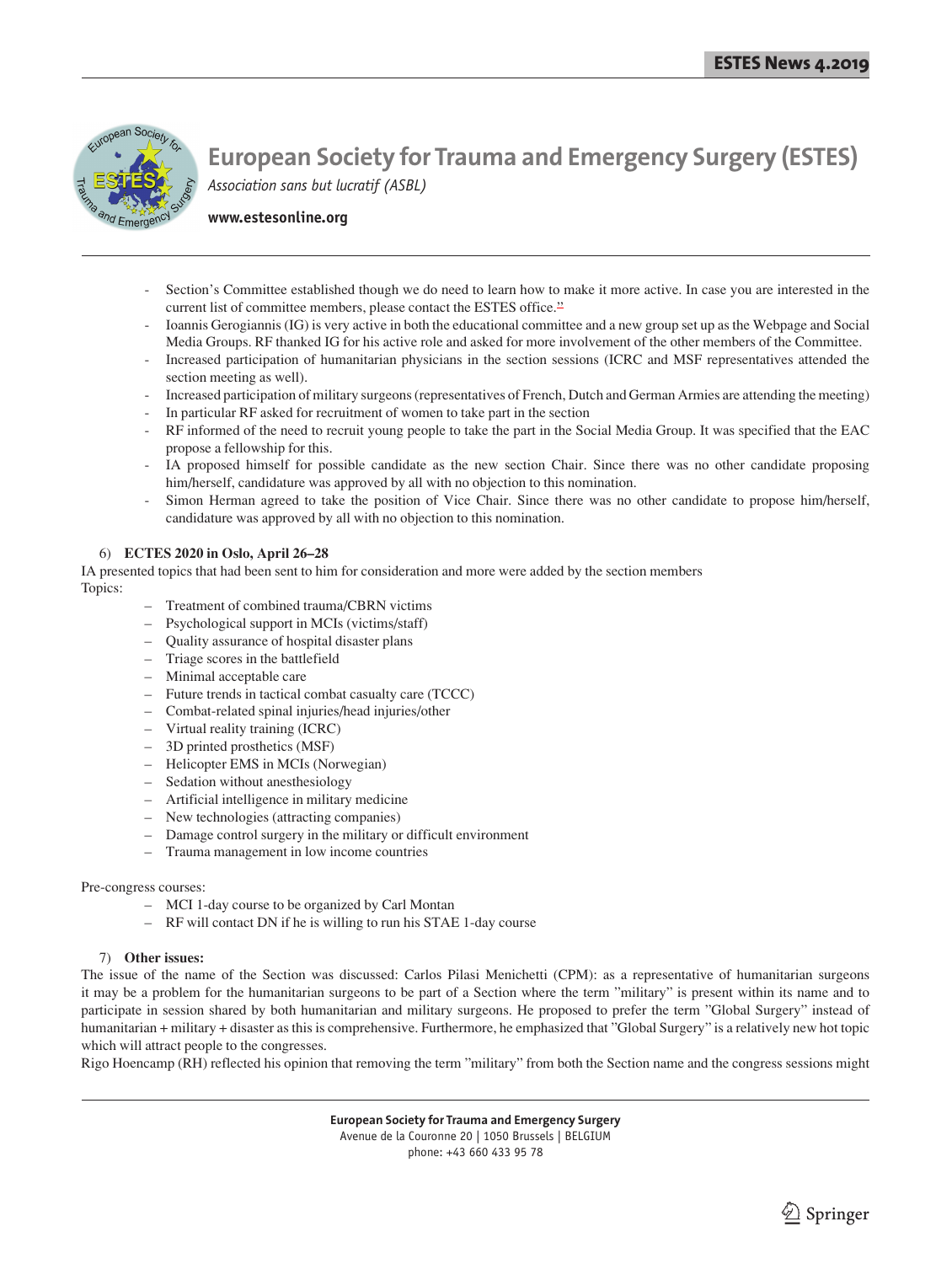

**www.estesonline.org**

cause the military to leave. His opinion is that the military sessions are dedicated to topics that are also humanitarian.

*It is decided to not take any action regarding this topic right now, but to consider the possibilities in the future.*

It is suggested to facilitate the exchange of ideas and experiences between the Section and other Disaster and Military experts/bodies like EUSEM, WADEM.

It is mentioned that Yasuhiro Otomo, invited moderator and speaker in Prague, has some role in WADEM.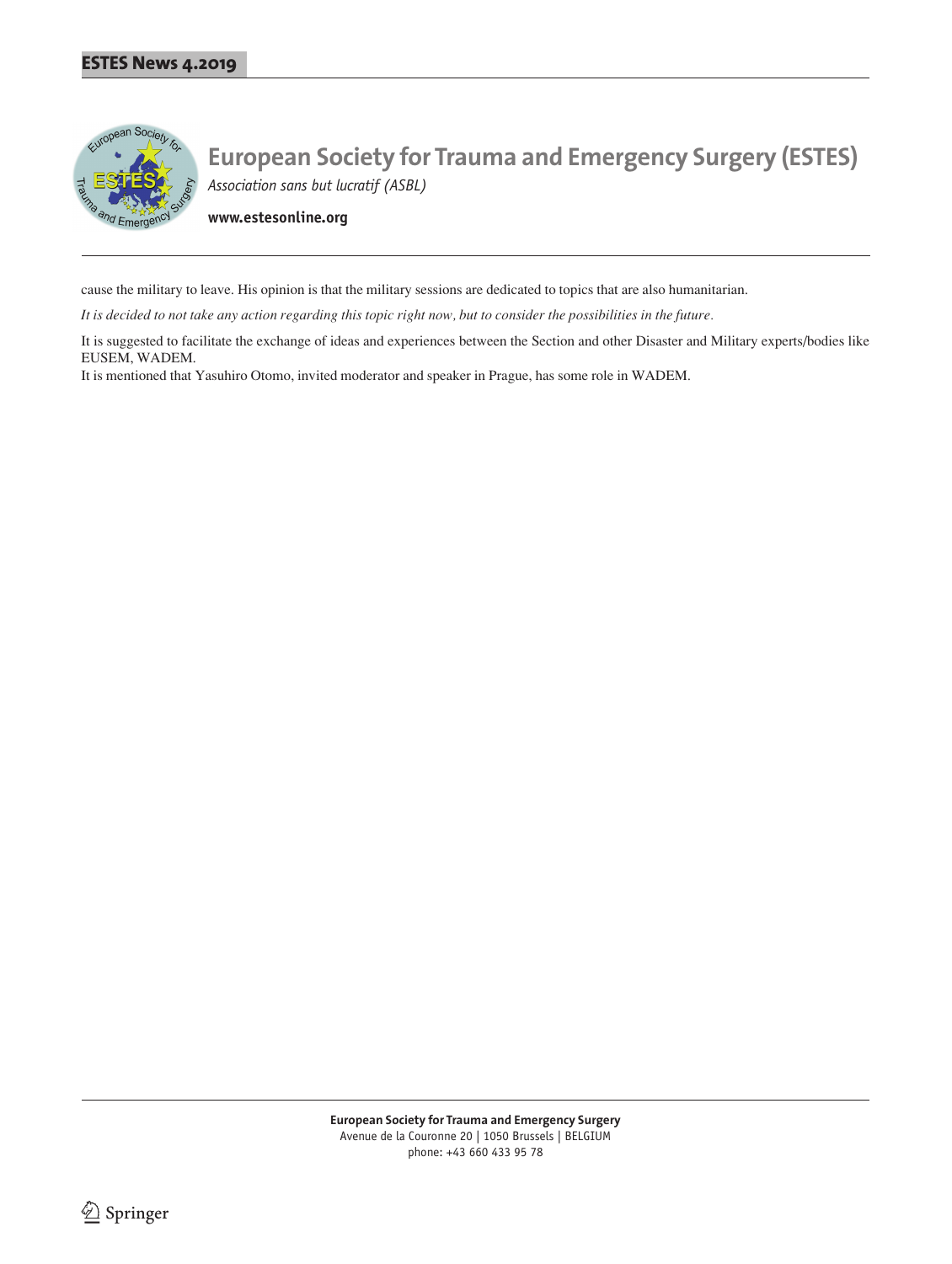

**www.estesonline.org**

#### **Report of ESTES Congress Grant Winner Sinan Bakir**



#### Dear colleagues,

As a resident and aspiring trauma surgeon it was my honor and a great pleasure to be part of the 20<sup>th</sup> European Congress of Trauma and Emergency Surgery taking place in Prague, Czech Republic (May 5–7, 2019). After presenting parts of my work in the form of poster presentations last year in Valencia, I was chosen to present three posters and an oral presentation at the ECTES this year. Additionally I am very pleased to have received this year's Congress Grant.

Personally, I have drawn enormous motivation and new ideas from this experience of the congress visit, both from the various sessions and from the intercollegial exchange during the congress days.

It was very interesting to take a look outside the box in several ways. The insights into the various international research priorities were as interesting as the various scientific approaches in other countries and working groups.

Although the beautiful city of Prague is not far from my hometown Berlin, I had not had the opportunity to visit Prague yet. I can recommend a visit to the "Golden City" to anyone who has not yet seen this beautiful city. Not only the organizers of the 20th ECTES were excellent hosts, the Czechs themselves were extremely hospitable! Prague has captivated our small group of visitors with culinary delights and the beautiful architecture and flair of Prague's Old Town.

As I present the department as the resident representative at Medical University Greifswald I was very curious about the different approaches concerning education at other clinics and in other countries. Since in one of these sessions I was able to present my poster "Peer Counseling Project after (post) Traumatic Major Amputation: Evaluation of a Feasibility Study" and thus also this project, I was able to discuss first-hand the latest ideas concerning education.

The congress president and the entire team only deserve compliments for the content of the congress. My personal highlights of the program were among others the session "Severe Pediatric Trauma", in which I received new insights from different surgical specialties as well as

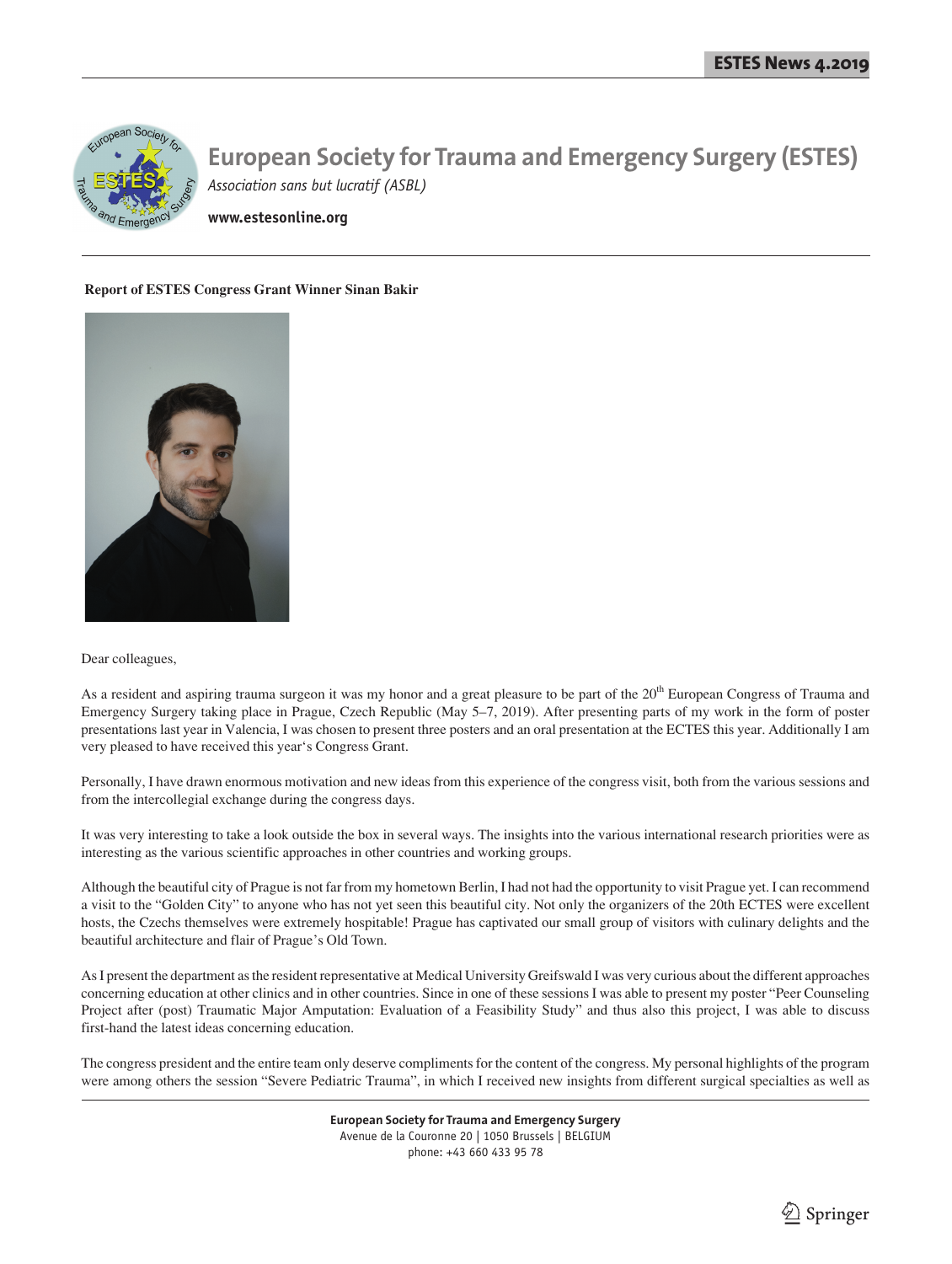

**www.estesonline.org**

from different regions of the world. Since I am very interested in pediatric trauma and I was also actively involved in this field with the poster "Epidemiological Data and Treatment Strategies of Pediatric Medial Clavicle Injuries", I particularly liked these topics. Since one of my current research focus is on alternative diagnostic methods for pediatric trauma, I was also able to take many new ideas from the "Polytrauma in Children (Younger than 10 Years)" session.

The session "Chest Injuries, Surgical Critical Care and Burns" was also packed with interesting lectures, and I had the honor to speak on "Medial Clavicle Injuries as a Gatekeeper of the Thorax: Epidemiological Data and Therapeutic Strategies of Sternoclavicular Joint Dislocation and Medial Clavicle Fracture in Germany". Since this is my current main research activity, I was particularly pleased to be able to give my first non-native speaking lecture on this topic in English. In this session, I was also able to gain further inspiration and discuss it with absolute experts in this topic as well as in the session "Complex Trauma of Shoulders", as the medial clavicle symbolizes the link between the anatomic regions thorax and upper extremity.

A special highlight was the inspiring Sten Lennquist Lecture by Dr. A. Leppäniemi "What Is Surgery and What Makes a Good Surgeon?" which certainly does not only encourage a young trauma surgeon like me to reflect, but is always up to date at any point in a trauma surgeon's career.

Overall, I was most impressed by the sessions which gave a great overview of the different approaches in Europe (and the world), such as the "Stop the Bleed in Europe - Where Are We" session, in which my former senior consultant and sponsor Stefan Schulz-Drost was involved, too.

Of course, the absolute highlight for me was the honor to receive the ECTES Congress Grant 2019 sponsored by the Austrian Society of Trauma Surgery (ÖGU) which was handed over by the ESTES president Prof. Christoph Josten.

As a future long-term career goal I plan to be promoted as a professor, with preparations and work in progress. In addition to my presented main research I am involved in several studies regarding rehabilitation after traumatic major limb amputation, complex pelvic fractures and postoperative complications as well as shoulder girdle injuries.

I would like to thank Prof. Axel Ekkernkamp for the generous support of my previous research and release for the ECTES and PD Stefan Schulz-Drost for the previous and future cooperation. Finally, I would like to thank the ÖGU for the foundation of this ESTES Congress Grant.

Sincerely, Sinan Bakir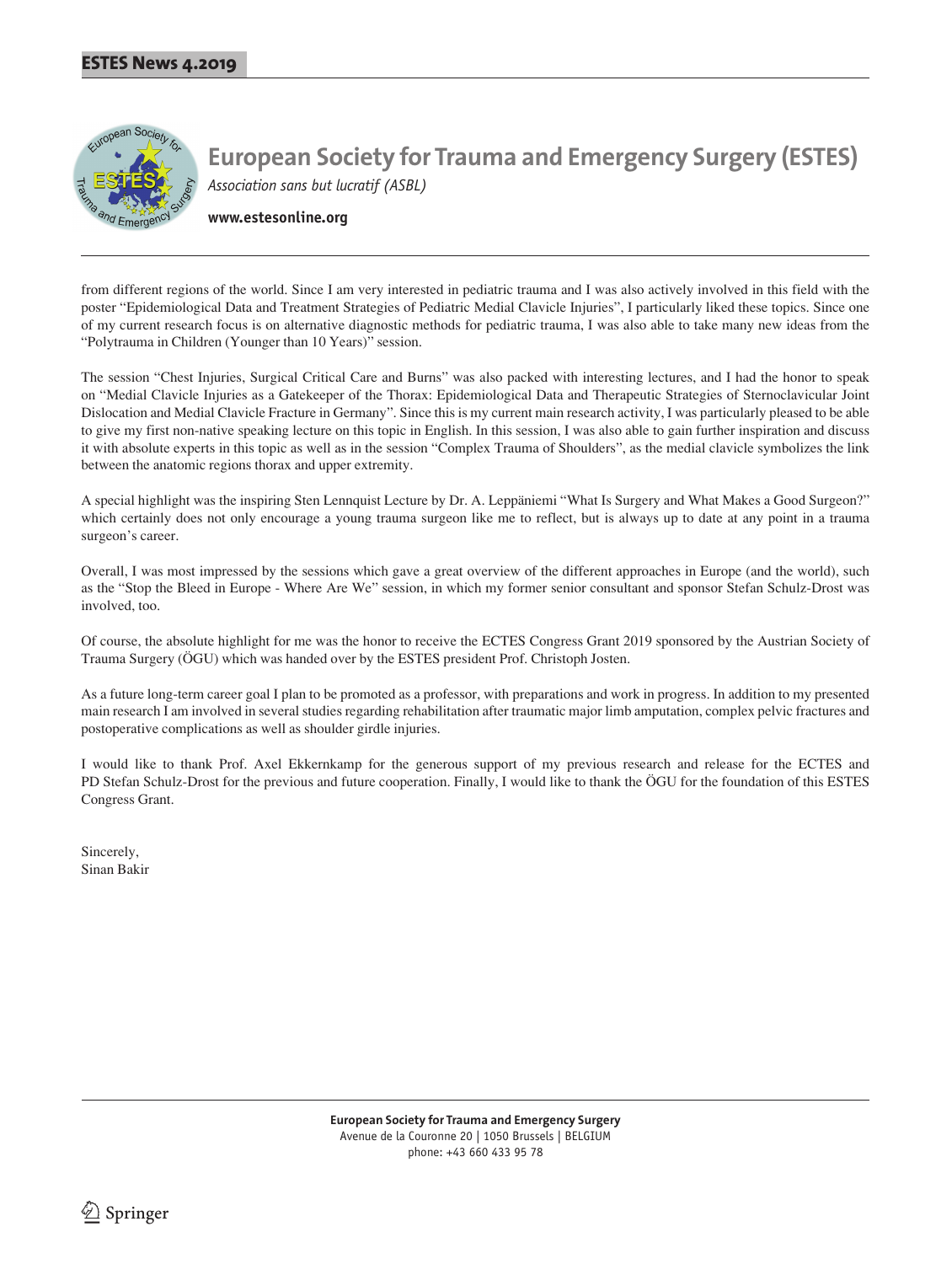

**www.estesonline.org**

Dear colleagues,

After *ECTES* 2019 in Prague, Czech Republic, we are now looking forward to *ECTES* 2020 in Oslo, Norway, which will take place April 26–28, 2020.

#### **Important dates to remember**

| 14 August 2019    | Start abstract submission                |
|-------------------|------------------------------------------|
| 18 September 2019 | Start online registration                |
| 13 October 2019   | Deadline abstract submission             |
| 18 December 2019  | Notification of abstract acceptance      |
| 9 February 2020   | Deadline for early bird registration fee |
| 10 April 2020     | End of regular registration fee          |

All necessary information can be found on the congress website www.estes-congress.org.

A **Preliminary Scientific Programme** (including keynote speakers and first session details) will be available online by September 2019.

Sincerely, The ECTES 2019 Organising Team

#### **Conventus Congressmanagement & Marketing GmbH**

Carl-Pulfrich-Straße 1, 07745 Jena, Germany ectes@conventus.de www.conventus.de